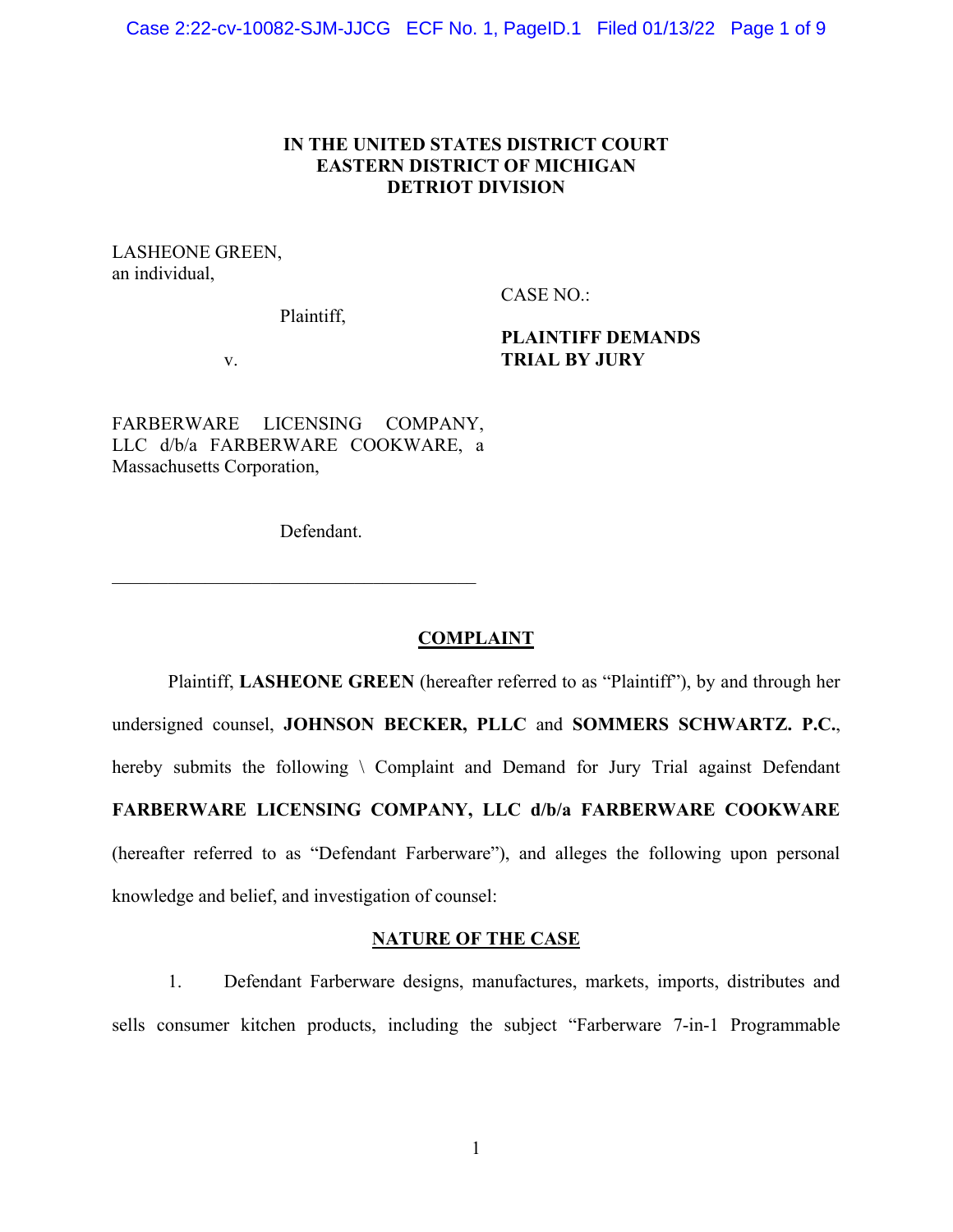#### Case 2:22-cv-10082-SJM-JJCG ECF No. 1, PageID.2 Filed 01/13/22 Page 2 of 9

Pressure Cooker," which specifically includes the Model Number WM-CSS6004W (referred to hereafter as "pressure cooker(s)") that is at issue in this case.

2. Defendant Farberware boasts that its pressure cookers have "large locking lid to prevents the cooker from opening while pressurized,"  $\frac{1}{2}$  $\frac{1}{2}$  $\frac{1}{2}$  which purport to keep the user safe while cooking.

3. Despite Defendant's claims, it designed, manufactured, marketed, imported, distributed and sold, both directly and through third-party retailers, a product that suffers from serious and dangerous defects. Said defects cause significant risk of bodily harm and injury to its consumers.

4. Specifically, said defects manifest themselves when, despite Defendant's statements, the lid of the pressure cooker is removable with built-up pressure, heat and steam still inside the unit. When the lid is removed under such circumstances, the pressure trapped within the unit causes the scalding hot contents to be projected from the unit and into the surrounding area, including onto the unsuspecting consumers, their families and other bystanders. The Plaintiff in this case was able to remove the lid while the pressure cooker retained pressure, causing her serious and substantial bodily injuries and damages including, but not limited to, first and second degree burns to her abdomen, breasts and lower extremities.

5. Defendant knew or should have known of these defects, but has nevertheless put profit ahead of safety by continuing to sell its pressure cookers to consumers, failing to warn said consumers of the serious risks posed by the defects, and failing to recall the dangerously defective pressure cookers regardless of the risk of significant injuries to Plaintiff and consumers like her.

<span id="page-1-0"></span><sup>&</sup>lt;sup>1</sup>See [https://www.walmart.com/ip/Farberware-Programmable-Digital-Pressure-Cooker-6-](https://www.walmart.com/ip/Farberware-Programmable-Digital-Pressure-Cooker-6-Quart/46543314) [Quart/46543314](https://www.walmart.com/ip/Farberware-Programmable-Digital-Pressure-Cooker-6-Quart/46543314) (last accessed January 13, 2022)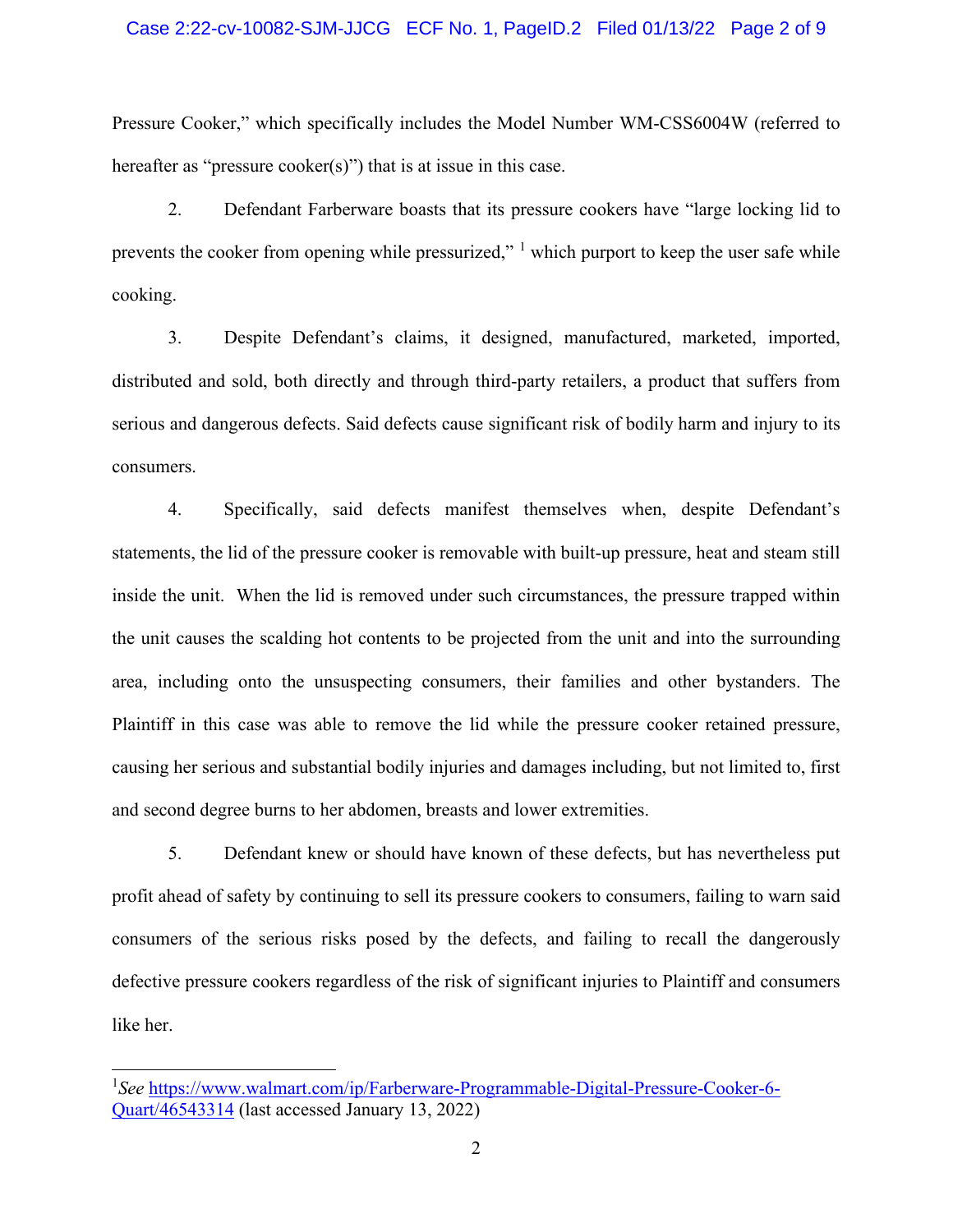#### Case 2:22-cv-10082-SJM-JJCG ECF No. 1, PageID.3 Filed 01/13/22 Page 3 of 9

6. On or about January 19, 2019, Plaintiff suffered serious and substantial burn injuries as the direct and proximate result of the pressure cooker's lid suddenly and unexpectedly exploding off the pressure cooker's pot during the normal, directed use of the pressure cooker, allowing its scalding hot contents to be forcefully ejected from the pressure cooker and onto Plaintiff.

7. As a direct and proximate result of Defendant Farberware's conduct, the Plaintiff in this case incurred significant and painful bodily injuries, medical expenses, lost wages, physical pain, mental anguish, and diminished enjoyment of life.

#### **PLAINTIFF LASHEONE GREEN**

8. Plaintiff is a resident and citizen of the city of Detroit, County of Wayne, State of Michigan.

9. On or about January 19, 2019, Plaintiff suffered serious and substantial burn injuries as the direct and proximate result of the pressure cooker's lid being able to be rotated and opened while the pressure cooker was still under pressure, during the normal, directed use of the pressure cooker, allowing its scalding hot contents to be forcefully ejected from the pressure cooker and onto Plaintiff. The incident occurred as a result of the failure of the pressure cooker's supposed "mechanical safety feature," which purports to keep the consumer safe while using the pressure cooker. In addition, the incident occurred as the result of Defendant's failure to redesign the pressure cooker, despite the existence of economical, safer alternative designs.

#### **DEFENDANT MEYER CORPORATION d/b/a FARBERWARE COOKWARE**

10. Defendant Farberware designs, manufactures, markets, imports, distributes and sells a variety of consumer kitchen products including pressure cookers, juicers, coffee makers, and air-fryers, amongst others.

3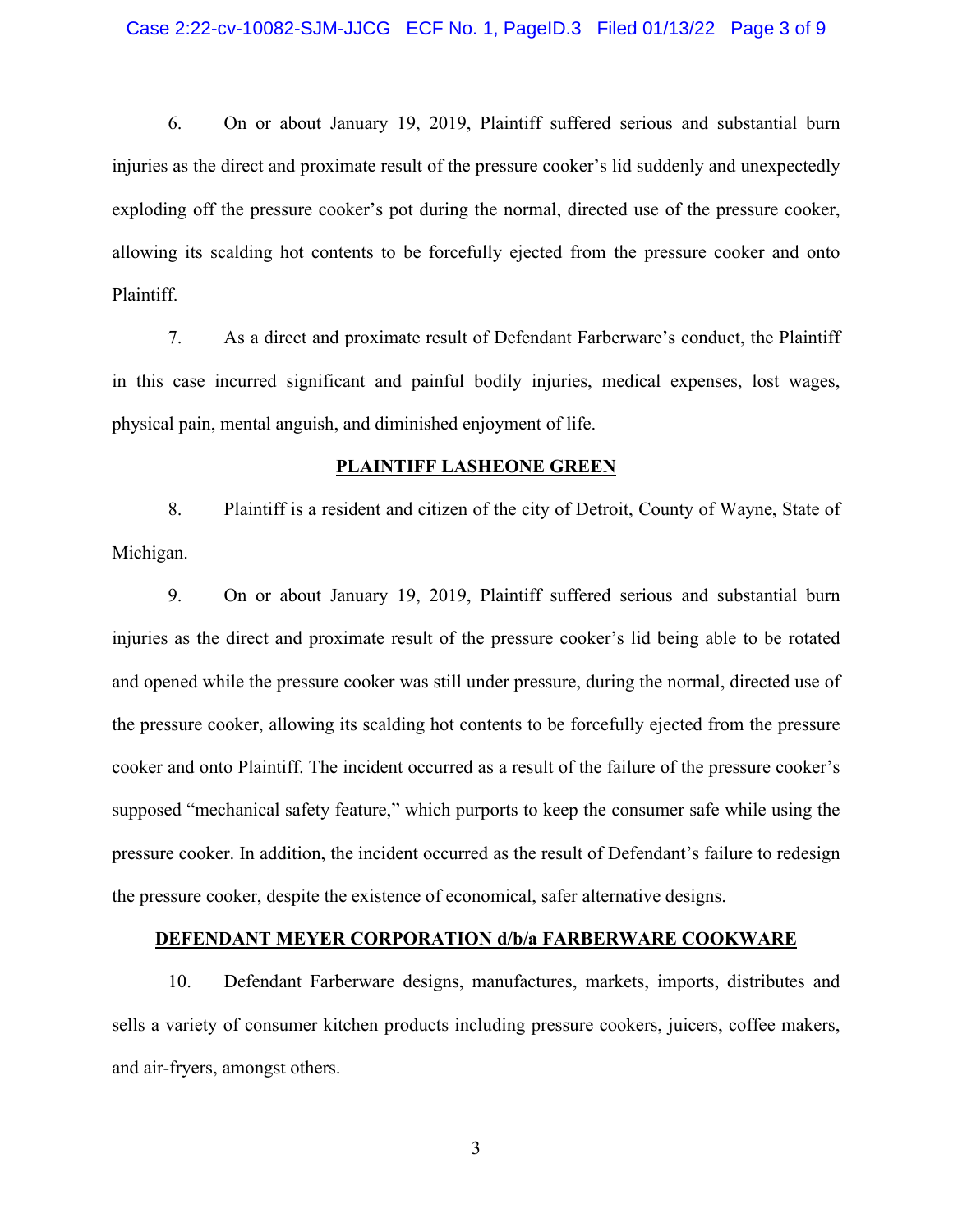11. Defendant Farberware is a Massachusetts Limited Liability Company acquired by the Meyer Corporation, and incorporated in the State of California, and has a principal place of business located at 300 1st Avenue, Needham, MA 02494. At the time of Plaintiff's injuries on November 17, 2020, the Meyer Corporation was the sole shareholder of Defendant Farberware, and was organized under the laws of the State of California with a registered service address at 2001 Meyer Way, Fairfield, California, 94533.

## **JURISDICTION AND VENUE**

12. Venue is proper in this Court pursuant to 28 U.S.C. § 1391 all or a substantial part of the events or omissions giving rise to this claim occurred in this district.

13. This Court has subject matter jurisdiction over this case pursuant to diversity jurisdiction prescribed by 28 U.S.C. § 1332 because the matter in controversy exceeds the sum or value of \$75,000, exclusive of interest and costs, and there is complete diversity between the parties.

## **FACTUAL BACKGROUND**

14. Defendant Farberware is engaged in the business of designing, manufacturing, warranting, marketing, importing, distributing and selling the pressure cookers at issue in this litigation.

15. Defendant Farberware warrants, markets, advertises and sell its pressure cookers as a means "to take the guesswork out of some of the most common cooking tasks"<sup>[2](#page-3-0)</sup>

16. Defendant Farberware boasts that its pressure cookers have "large locking lid to prevents the cooker from opening while pressurized,"<sup>[3](#page-3-1)</sup> which purport to keep the user safe while cooking.

<span id="page-3-0"></span><sup>2</sup> *Id*.

<span id="page-3-1"></span><sup>3</sup> *Id*.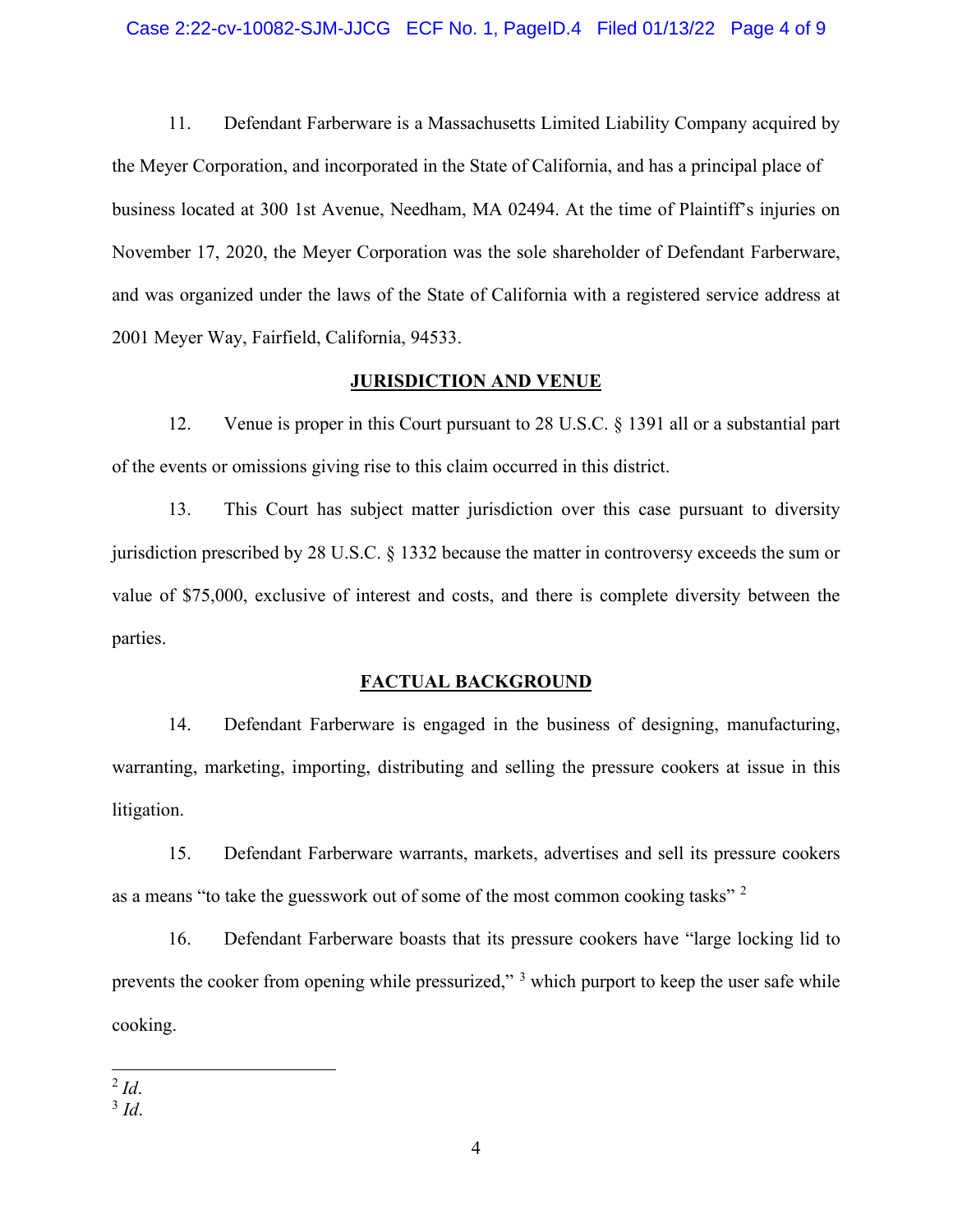#### Case 2:22-cv-10082-SJM-JJCG ECF No. 1, PageID.5 Filed 01/13/22 Page 5 of 9

17. For example, according to the Owner's Manual accompanying the individual unit sold, the pressure cookers are equipped with "important safeguards" that prevents the lid from unlocking until "the float valve drops down by itself."[4](#page-4-0)

18. By reason of the forgoing acts or omissions, the above-named Plaintiff and/or her family purchased the pressure cooker with the reasonable expectation that it was properly designed and manufactured, free from defects of any kind, and that it was safe for its intended, foreseeable use of cooking.

19. Plaintiff used her pressure cooker for its intended purpose of preparing meals for herself and/or family and did so in a manner that was reasonable and foreseeable by the Defendant Farberware.

20. However, the aforementioned pressure cooker was defectively and negligently designed and manufactured by Defendant Farberware in that it failed to properly function as to prevent the lid from being removed with normal force while the unit remained pressurized, despite the appearance that all the pressure had been released, during the ordinary, foreseeable and proper use of cooking food with the product; placing the Plaintiff, her family, and similar consumers in danger while using the pressure cookers.

21. Defendant Farberware's pressure cookers possess defects that make them unreasonably dangerous for their intended use by consumers because the lid can be rotated and opened while the unit remains pressurized.

22. Further, Defendant Farberware's representations about "safety" are not just misleading, they are flatly wrong, and put innocent consumers like Plaintiff directly in harm's way.

<span id="page-4-0"></span><sup>&</sup>lt;sup>4</sup> Attached hereto as "Exhibit A" and incorporated by reference is the "Farberware 7-in-1 programmable pressure cooker" Owner's Manual. *See,* e.g. pgs. 3, 11.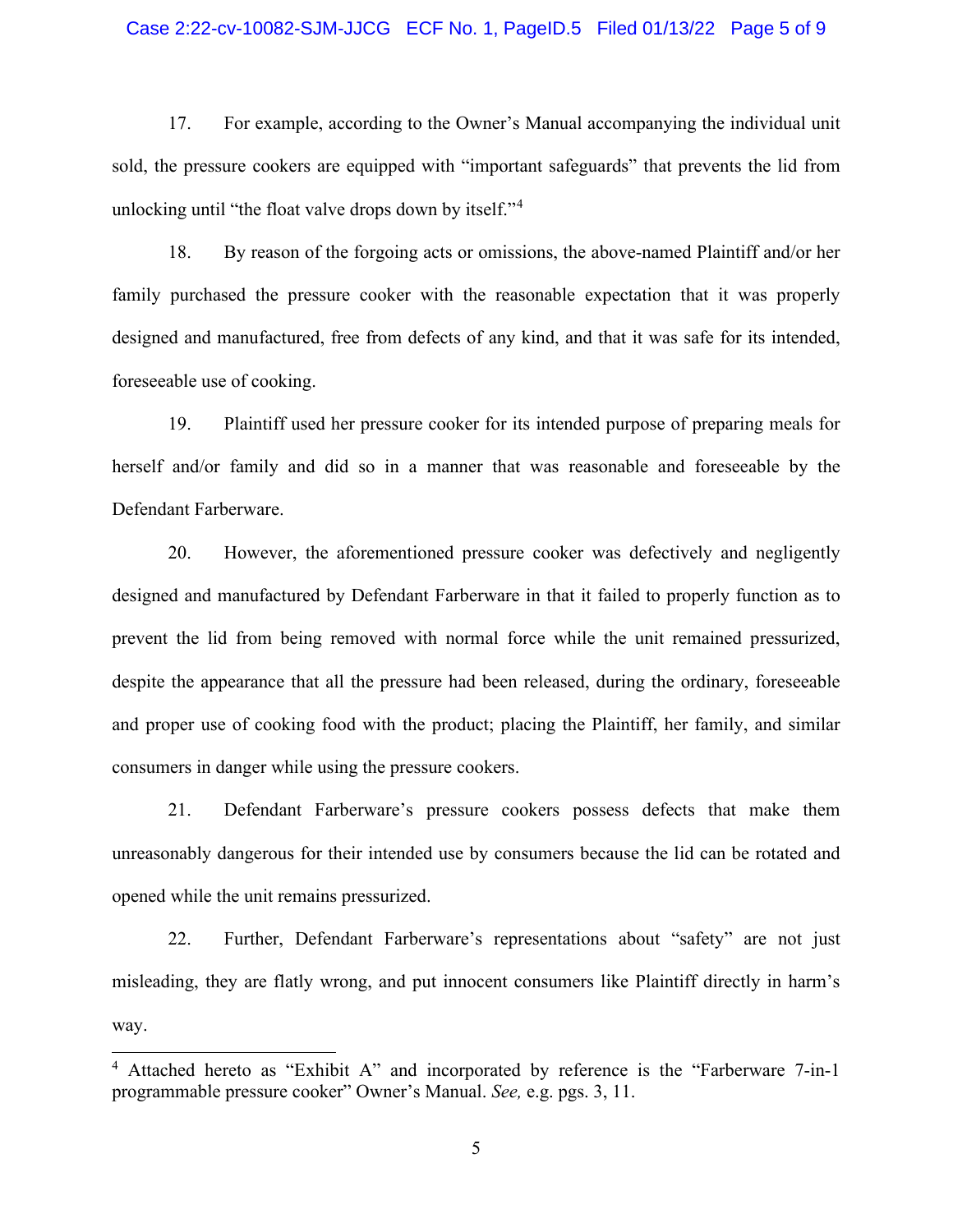#### Case 2:22-cv-10082-SJM-JJCG ECF No. 1, PageID.6 Filed 01/13/22 Page 6 of 9

23. Economic, safer alternative designs were available that could have prevented the Pressure Cooker's lid from being rotated and opened while pressurized.

24. Consequently, the Plaintiff in this case seeks damages resulting from the use of Defendant Farberware's pressure cooker as described above, which has caused the Plaintiff to suffer from serious bodily injuries, medical expenses, physical pain, mental anguish, diminished enjoyment of life, and other damages.

### **CLAIMS FOR RELIEF**

## **COUNT I STRICT LIABILITY**

25. Plaintiff incorporates by reference each preceding and succeeding paragraph as though set forth fully at length herein.

26. At the time of Plaintiff's injuries, Defendant Farberware's pressure cookers were defective and unreasonably dangerous for use by foreseeable consumers, including Plaintiff.

27. Defendant Farberware's pressure cookers were in the same or substantially similar condition as when they left the possession of Defendant Farberware.

28. Plaintiff did not misuse or materially alter the pressure cooker.

29. The pressure cookers did not perform as safely as an ordinary consumer would

have expected them to perform when used in a reasonably foreseeable way.

30. Further, a reasonable person would conclude that the possibility and serious of

harm outweighs the burden or cost of making the pressure cookers safe. Specifically:

- a. The pressure cookers designed, manufactured, sold, and supplied by Defendant Farberware were defectively designed and placed into the stream of commerce in a defective and unreasonably dangerous condition for consumers;
- b. The seriousness of the potential burn injuries resulting from the product drastically outweighs any benefit that could be derived from its normal, intended use;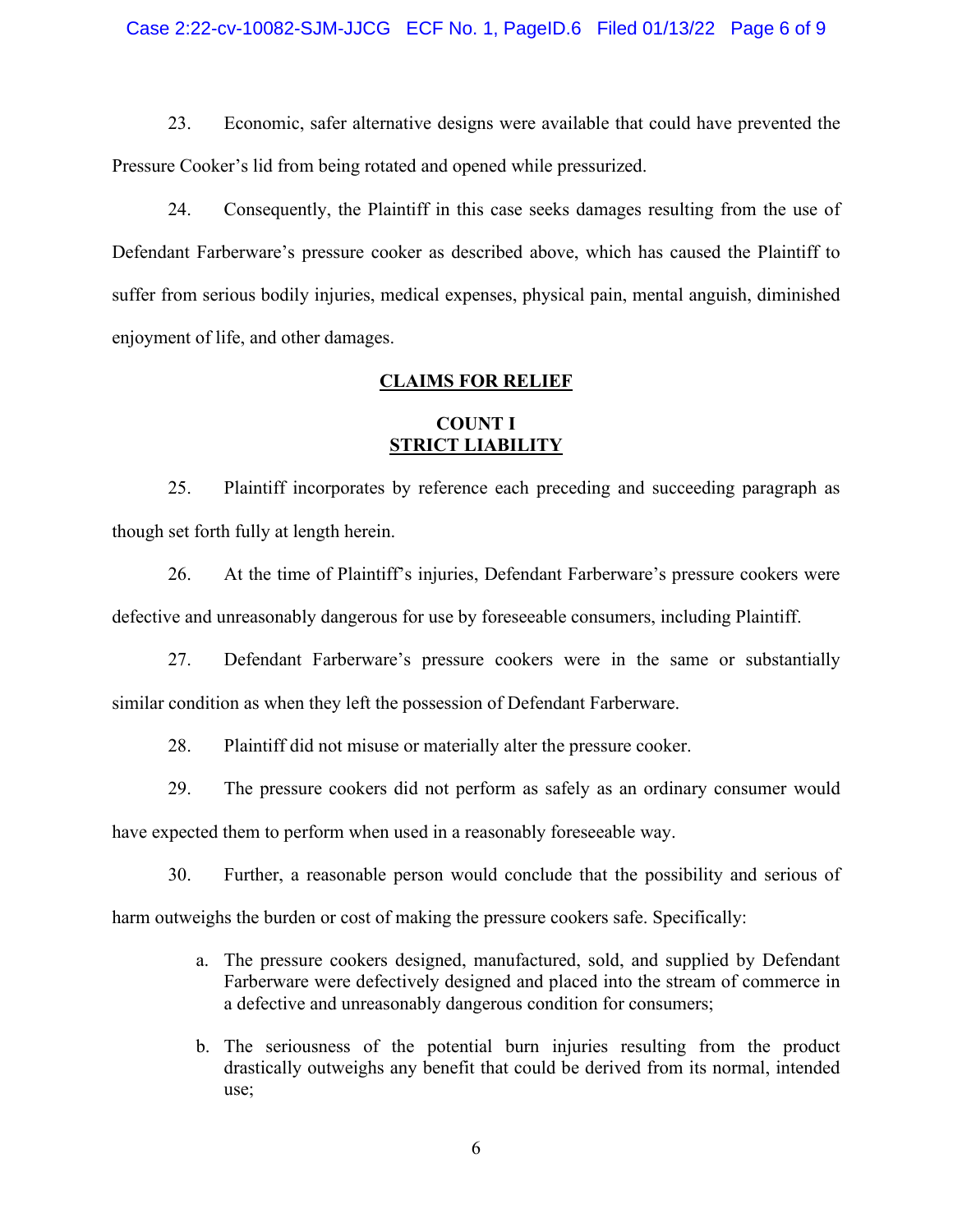- c. Defendant Farberware failed to properly market, design, manufacture, distribute, supply, and sell the pressure cookers, despite having extensive knowledge that the aforementioned injuries could and did occur;
- d. Defendant Farberware failed to warn and place adequate warnings and instructions on the pressure cookers;
- e. Defendant Farberware failed to adequately test the pressure cookers; and
- f. Defendant Farberware failed to market an economically feasible alternative design, despite the existence of economical, safer alternatives, that could have prevented the Plaintiff' injuries and damages.
- 31. Defendant Farberware actions and omissions were the direct and proximate cause

of the Plaintiff's injuries and damages.

**WHEREFORE**, Plaintiff demands judgment against Defendant Farberware for damages, together with interest, costs of suit and all such other relief as the Court deems proper.

# **COUNT II NEGLIGENCE**

32. Plaintiff incorporates by reference each preceding and succeeding paragraph as though set forth fully at length herein.

33. Defendant Farberware had a duty of reasonable care to design, manufacture, market, and sell non-defective pressure cookers that are reasonably safe for their intended uses by consumers, such as Plaintiff and her family.

34. Defendant Farberware failed to exercise ordinary care in the manufacture, sale, warnings, quality assurance, quality control, distribution, advertising, promotion, sale and marketing of its pressure cookers in that Defendant Farberware knew or should have known that said pressure cookers created a high risk of unreasonable harm to the Plaintiff and consumers alike.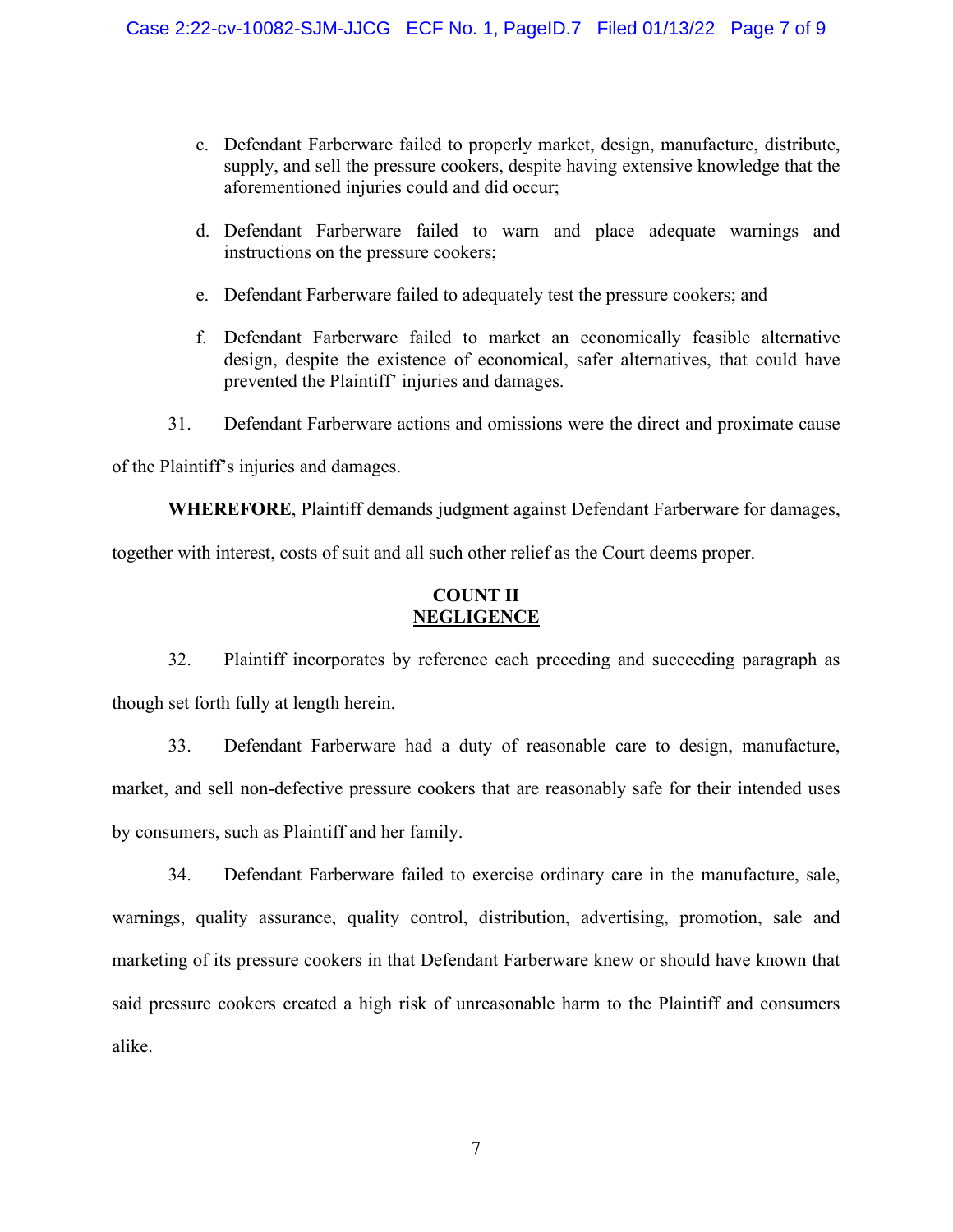### Case 2:22-cv-10082-SJM-JJCG ECF No. 1, PageID.8 Filed 01/13/22 Page 8 of 9

35. Defendant Farberware was negligent in the design, manufacture, advertising,

warning, marketing and sale of its pressure cookers in that, among other things, it:

- a. Failed to use due care in designing and manufacturing the pressure cookers to avoid the aforementioned risks to individuals;
- b. Placed an unsafe product into the stream of commerce;
- c. Aggressively over-promoted and marketed its pressure cookers through television, social media, and other advertising outlets; and
- d. Was otherwise careless or negligent.

36. Despite the fact that Defendant Farberware knew or should have known that consumers were able to remove the lid while the pressure cookers were still pressurized, Defendant Farberware continued to market (and continue to do so) its pressure cookers to the general public.

**WHEREFORE**, Plaintiff demands judgment against Defendant Farberware for damages,

together with interest, costs of suit and all such other relief as the Court deems proper.

### **PRAYER FOR RELIEF**

**WHEREFORE**, Plaintiff demands judgment against the Defendant Farberware for damages, to which she is entitled by law, as well as all costs of this action, to the full extent of the law, whether arising under the common law and/or statutory law, including:

- a. judgment for Plaintiff and against Defendant Farberware;
- b. damages to compensate Plaintiff for her injuries, economic losses and pain and suffering sustained as a result of the use of the Defendant Farberware's pressure cookers;
- c. pre and post judgment interest at the lawful rate;
- d. a trial by jury on all issues of the case;
- e. an award of attorneys' fees; and
- f. for any other relief as this Court may deem equitable and just, or that may be available under the law of another forum to the extent the law of another forum is